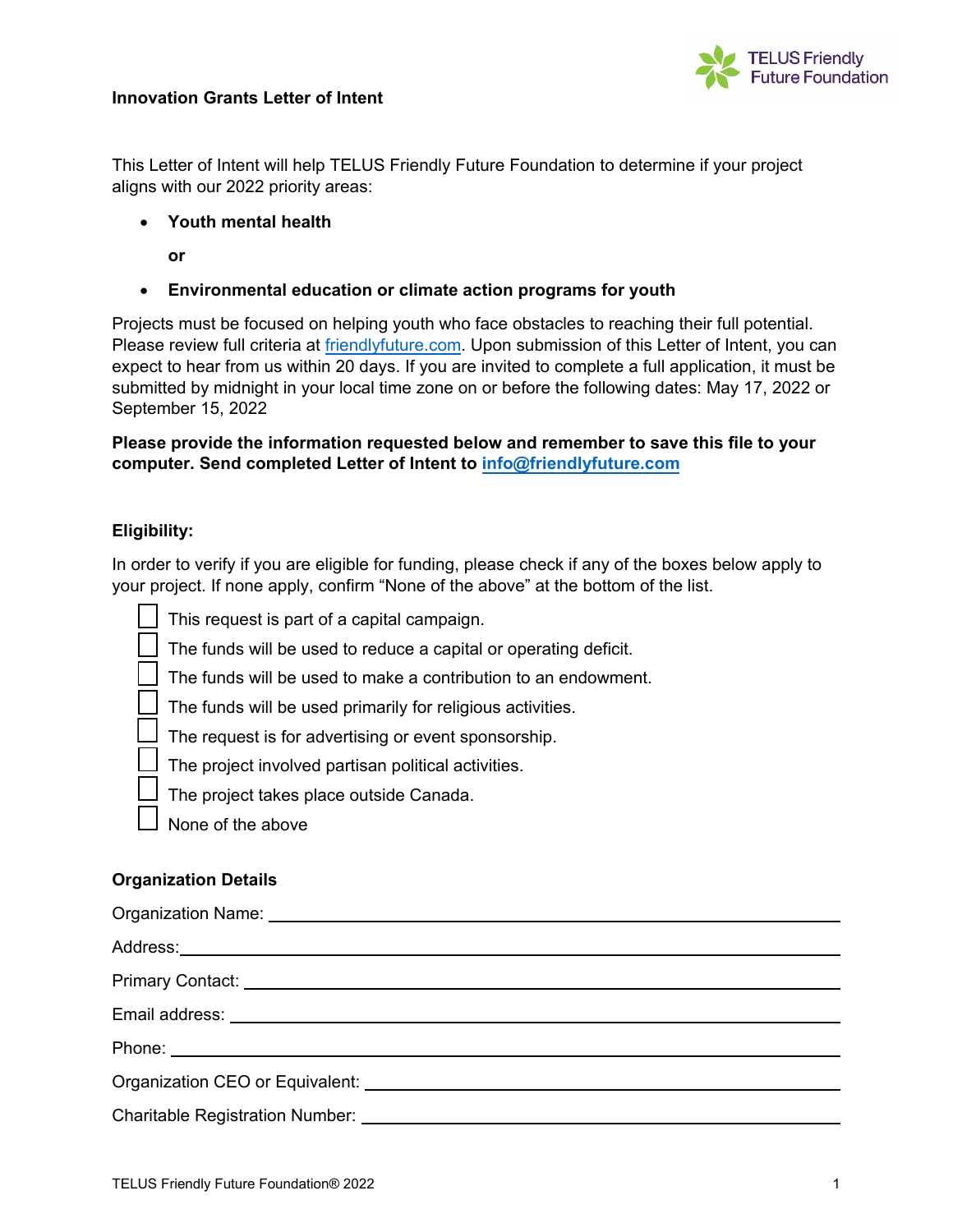1. Brief Organization description (500 characters' maximum):

- 2. Project Title:
- 3. Brief Project Summary (650 characters' maximum):

4. Geographical area served for this project (500 characters' maximum):

5. Why is your organization well-suited to carry out this project (described above)? (650 characters' maximum)

6. Please describe the communities or population(s) your organization works with. Who will be served by your project? (500 characters' maximum)